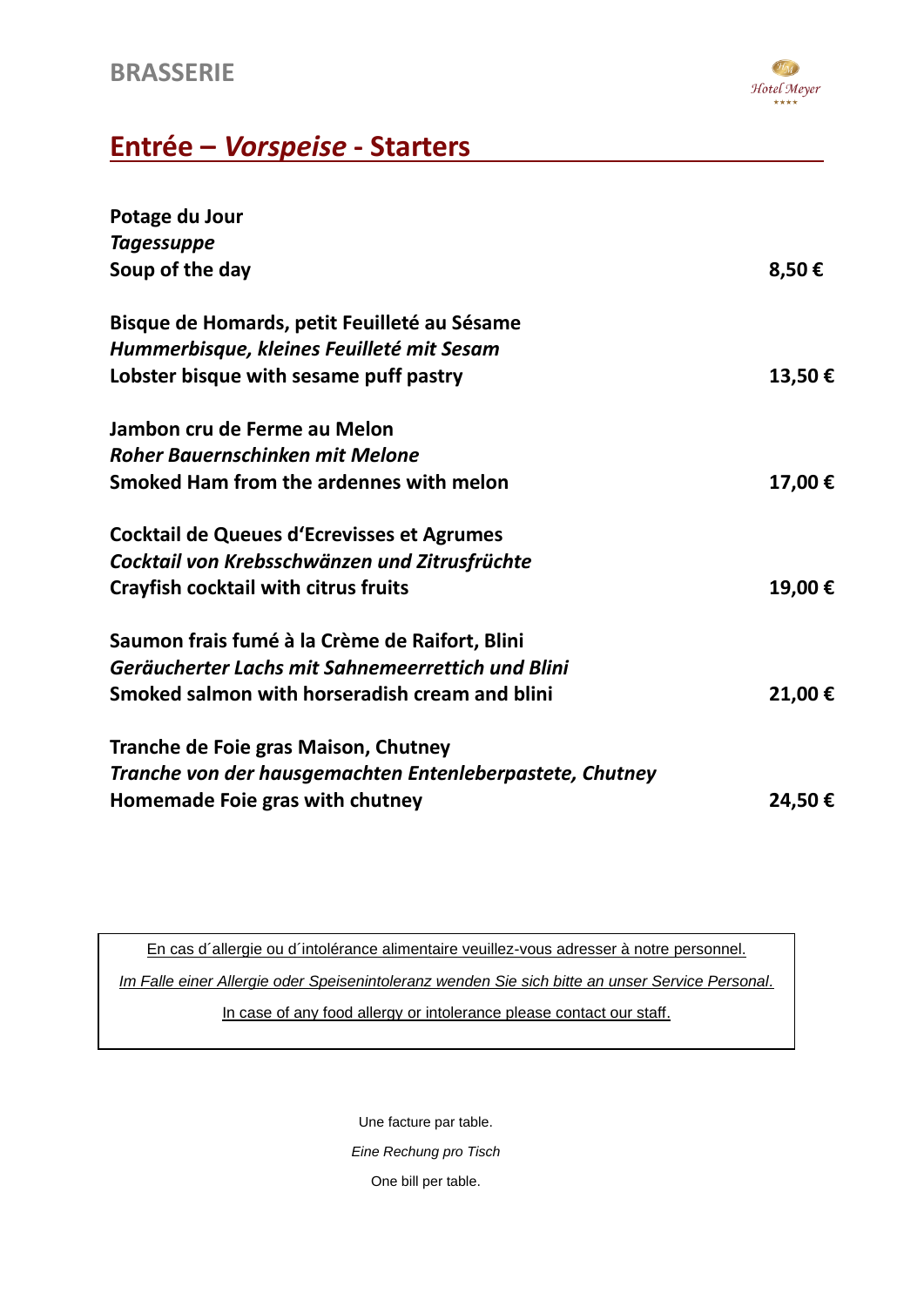

## **Viande –** *Fleisch* **- Meat**

**"Mac Meyer" Burger** (200 g, 100% Beef) **au Roude Bouf, Pommes frites, Salade** *"Mac Meyer" Burger (200 g, 100% Beef) mit Roude Bouf, Pommes Frites, Salat* **Mac Meyer Burger** (200g 100% Beef)"**Roude Bouf" cheese, french fries, Salad22,50 €**

| 25,00 € |
|---------|
|         |
|         |
| 26,00 € |
|         |
|         |
| 27,50€  |
|         |
|         |
| 32,00€  |
|         |

### **Poisson –** *Fisch* **- Fish**

| Filet de Daurade rôti, Sauce Homardine, Pâtes au Beurre   |         |
|-----------------------------------------------------------|---------|
| <b>Gebratenenes Dauradenfilet mit Hummersauce, Nudeln</b> |         |
| Panfried sea bream fillet in lobstersauce and pasta       | 25,50€  |
| Sole Meunière, Pommes nature                              |         |
| Gebratene Seezunge, Salzkartoffeln                        |         |
| Pan fried sole with boiled potatoes                       | 40,50€  |
| Homard entier Belle Vue de notre vivier                   |         |
| Ganzer Hummer "Belle Vue" aus unserm Becken               |         |
| Whole lobster "Belle Vue" from the fish tank              | 53,50 € |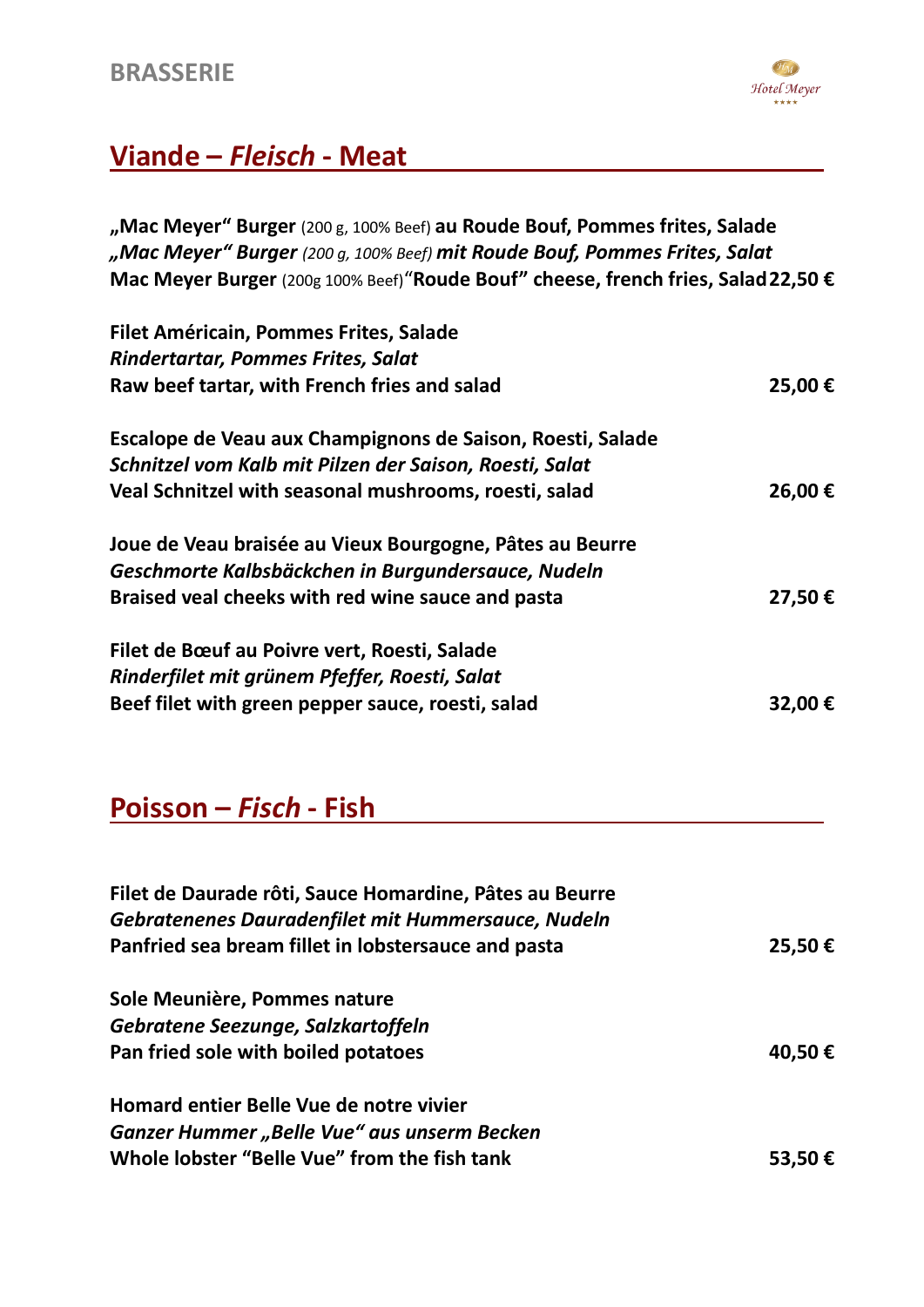

٦

### **Vegan**

**Ravioles aux Légumes et Herbes, Sauce Verte et Tomate** *Maultaschen mit Gemüse und Kräutern, Grüne Sauce auf Tomaten*  **Dumpling filled with veggies and herbs in green sauce and tomatoes 19,50 €**

| Salade - Salat - Salad                                      |         |         |
|-------------------------------------------------------------|---------|---------|
|                                                             | 1/2     | 1/1     |
| Salade aux Croquettes de Fromage<br>Salat mit Käsekroketten |         |         |
| Salad with cheese croquettes                                | 14,50€  | 17,00 € |
| Salade aux Scampis à l'Ail                                  |         |         |
| Salat mit Scampis an Knoblauch                              |         |         |
| Salad with shrimps and garlic                               | 17,00 € | 22,50€  |

| Für Kinder – pour les enfants – for the kids $>12$ ans/Jahre/years |         |
|--------------------------------------------------------------------|---------|
| Boulettes de Viande, Sauce tomate, Pâtes                           |         |
| Fleischbällchen in Tomatensosse, Nudeln                            |         |
| <b>Meatballs with tomato sauce and pasta</b>                       | 12,50 € |
|                                                                    |         |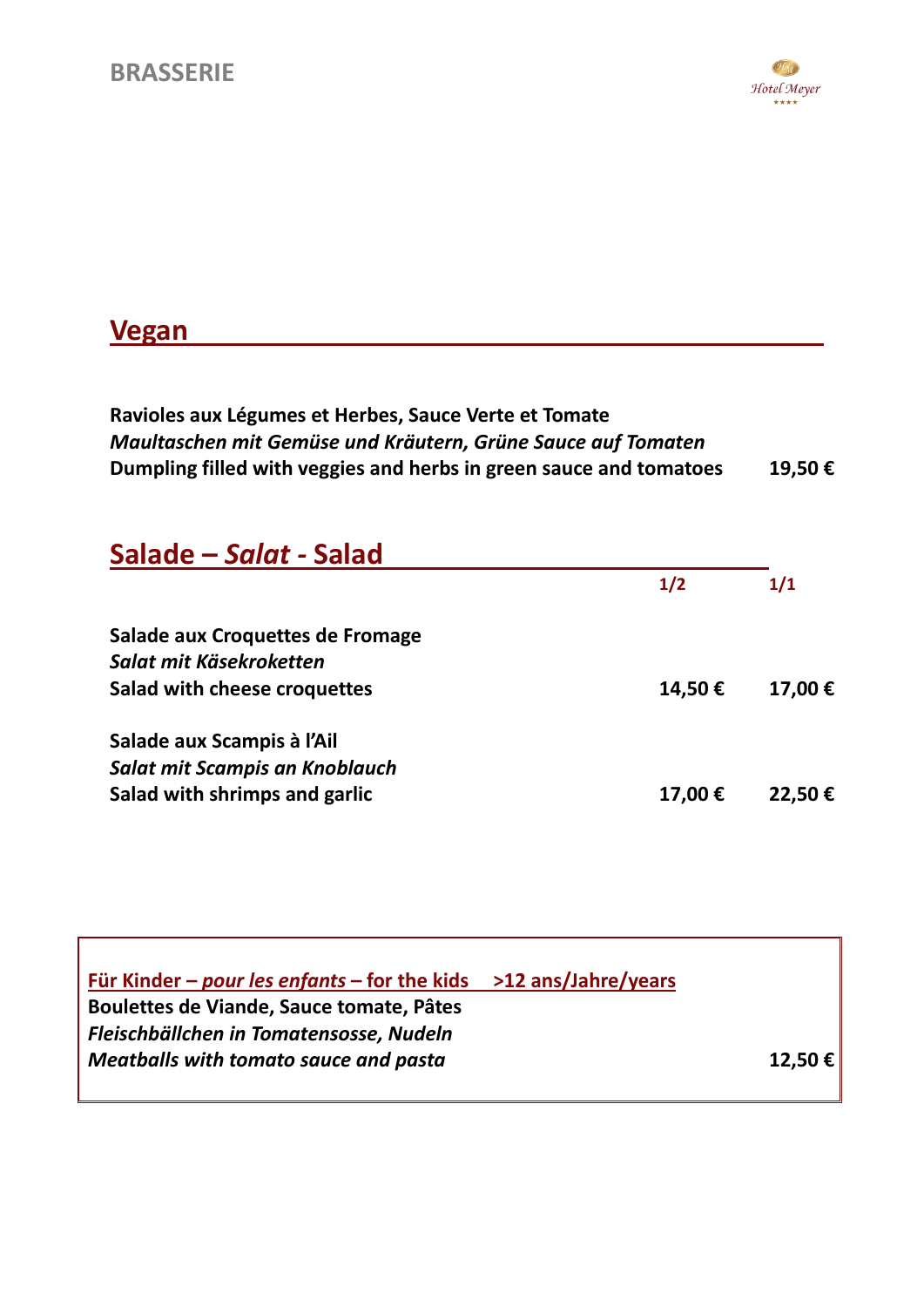

| De Lëtzebuerger Eck                                                                  |        |
|--------------------------------------------------------------------------------------|--------|
| Spécialitées luxembourgoises – Luxemburger Spezialitäten – Luxemburgish specialities |        |
| Féierstengszaloot mat gebrodene Gromperen                                            |        |
| Salade de Viande de Bœuf, Pommes sautées                                             |        |
| Rindfleischsalat, Bratkartoffeln                                                     |        |
| <b>Beef salad with fried potatoes</b>                                                | 18,50€ |
|                                                                                      |        |
| Judd mat Gaardebounen a Speckgromperen                                               |        |
| Collet de Porc fumé avec Fèves des Marais, Pommes au Lard                            |        |
| Geräucherter Schweinenacken mit Bohnen, Speckkartoffeln                              |        |
| Smoked pork neck with broad beans and bacon potatoes                                 | 20,50€ |
| Pasteitchen mat Fritten an Zalot                                                     |        |
| Bouchée à la Reine, Pommes Frites, Salade                                            |        |
| Königinpastete mit Pommes Frites, Salat                                              |        |
| Chicken and mushroom pie with french fries and salad                                 | 20,50€ |
|                                                                                      |        |